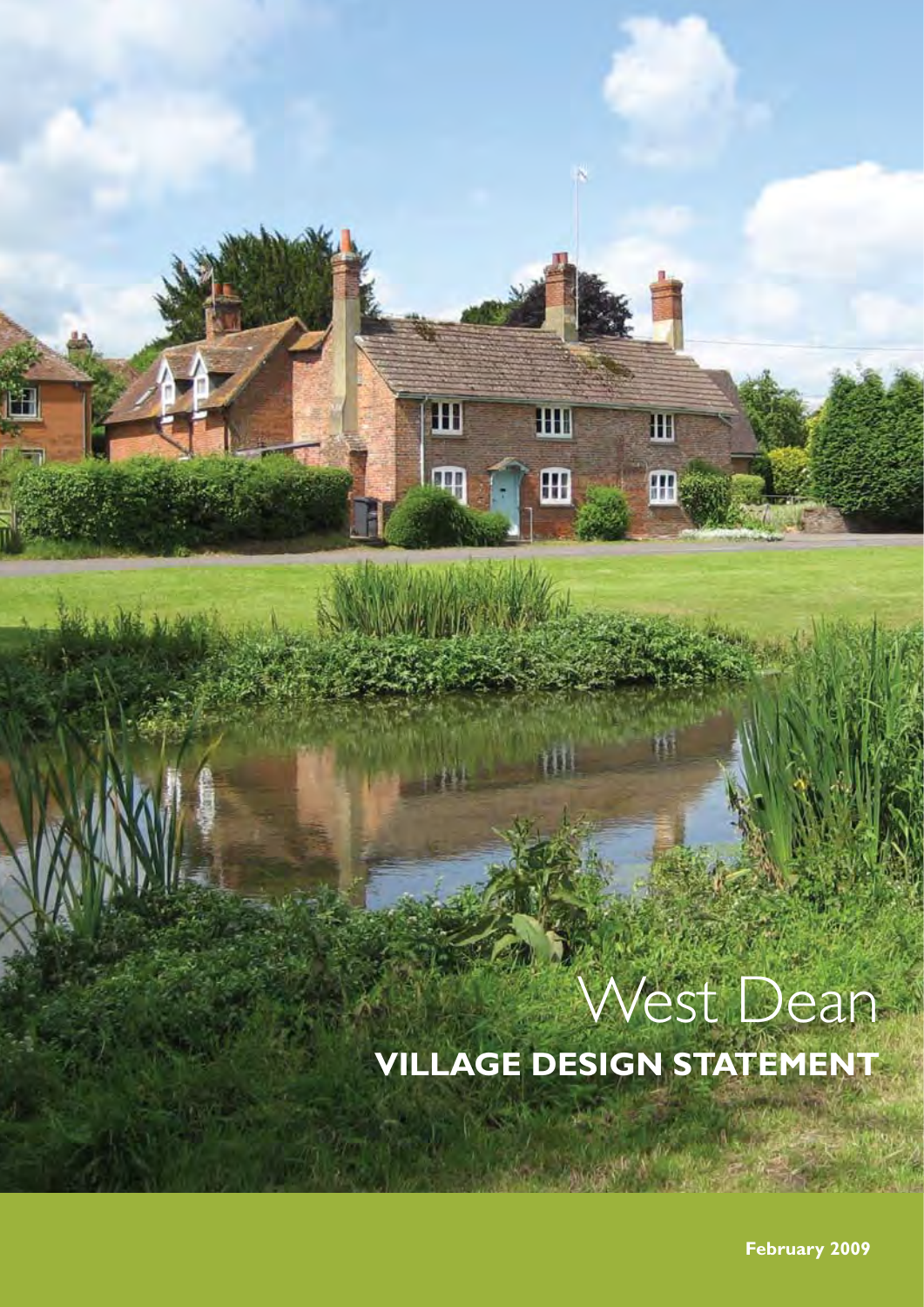*This VDS was produced at a point in time. Therefore, there may be references in it that are now superseded. This includes references to the former Salisbury District Council and the Salisbury District Local Plan. The Salisbury District Local Plan has been superseded by the South Wiltshire Core Strategy, albeit a number of Local Plan policies are saved in the Core Strategy. Similarly, there may be references to policies in the South Wiltshire Core Strategy that at the time of writing were still emerging. However, the VDS is still considered to be compliant with local policy on design matters. Finally, any references to the VDSs being adopted as Supplementary Planning Guidance or as a Supplementary Planning Document are also now superseded, as all VDSs are now approved as material planning considerations by the Council instead.* 

*The VDS has been subject to a recent review by officers and considered upto-date and relevant, and has subsequently been approved at the Southern Area Planning Committee on 24 January 2013 as a material planning consideration.*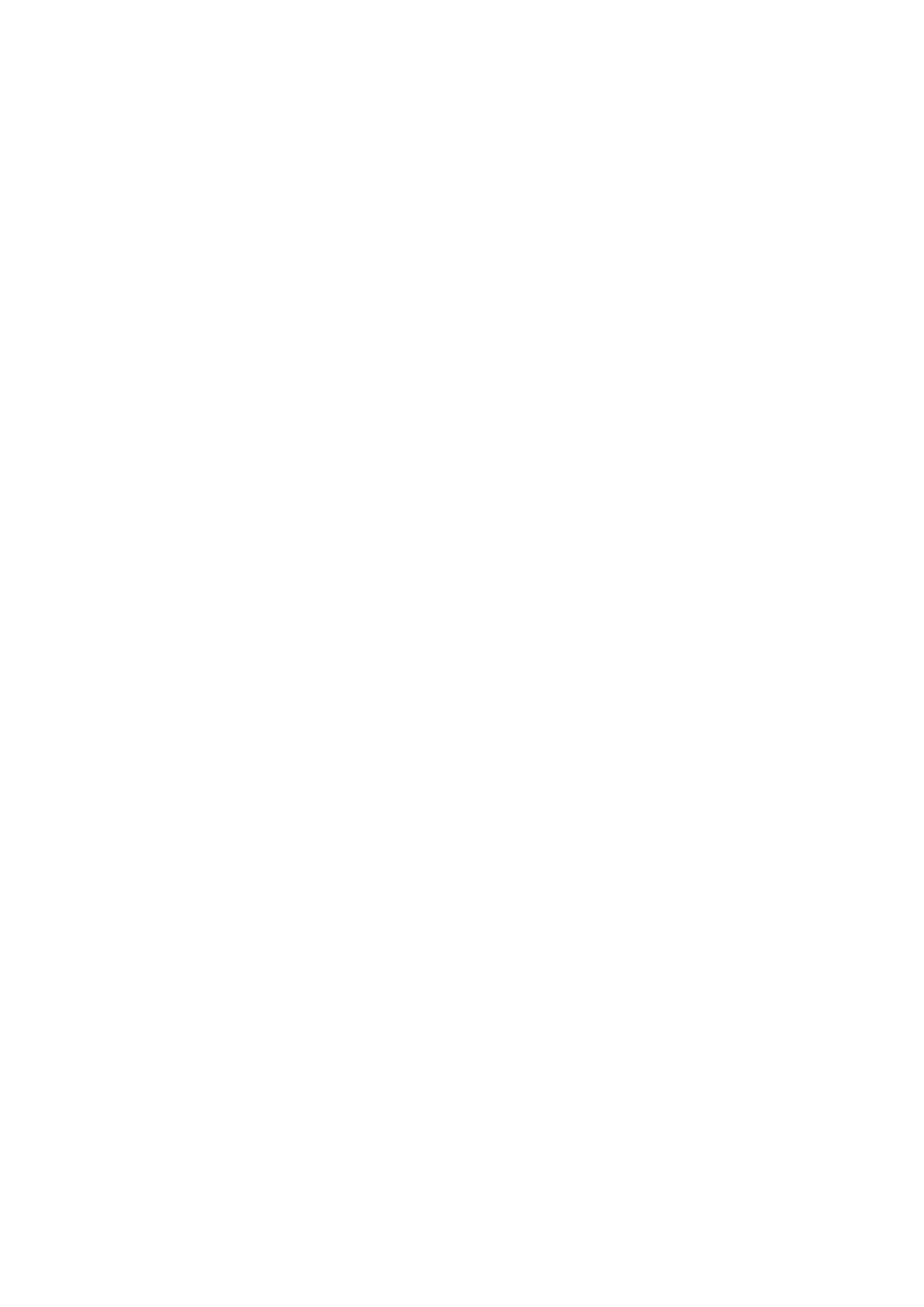# Contents

| What is a Village Design Statement?<br>How was it produced?                                                                                                                    |  |
|--------------------------------------------------------------------------------------------------------------------------------------------------------------------------------|--|
|                                                                                                                                                                                |  |
|                                                                                                                                                                                |  |
| History<br>Population and Employment                                                                                                                                           |  |
|                                                                                                                                                                                |  |
| Countryside<br>The Village                                                                                                                                                     |  |
|                                                                                                                                                                                |  |
| The Church<br>The Village Hall<br>Dean Hill Sports and Social Club<br>The Recreation Ground<br>Village Green<br><b>IT Connectivity</b><br>The Public Call Box<br>Rights of Way |  |
|                                                                                                                                                                                |  |
| Road Traffic<br>Public Transport<br>Street Lighting<br>Parking                                                                                                                 |  |
|                                                                                                                                                                                |  |
| Conservation Area<br>Future Development                                                                                                                                        |  |
|                                                                                                                                                                                |  |
| General Design of Buildings<br>Materials<br>Roofs and Eaves<br>Walls and Boundaries<br>Windows<br>Specific Points relating to New Buildings                                    |  |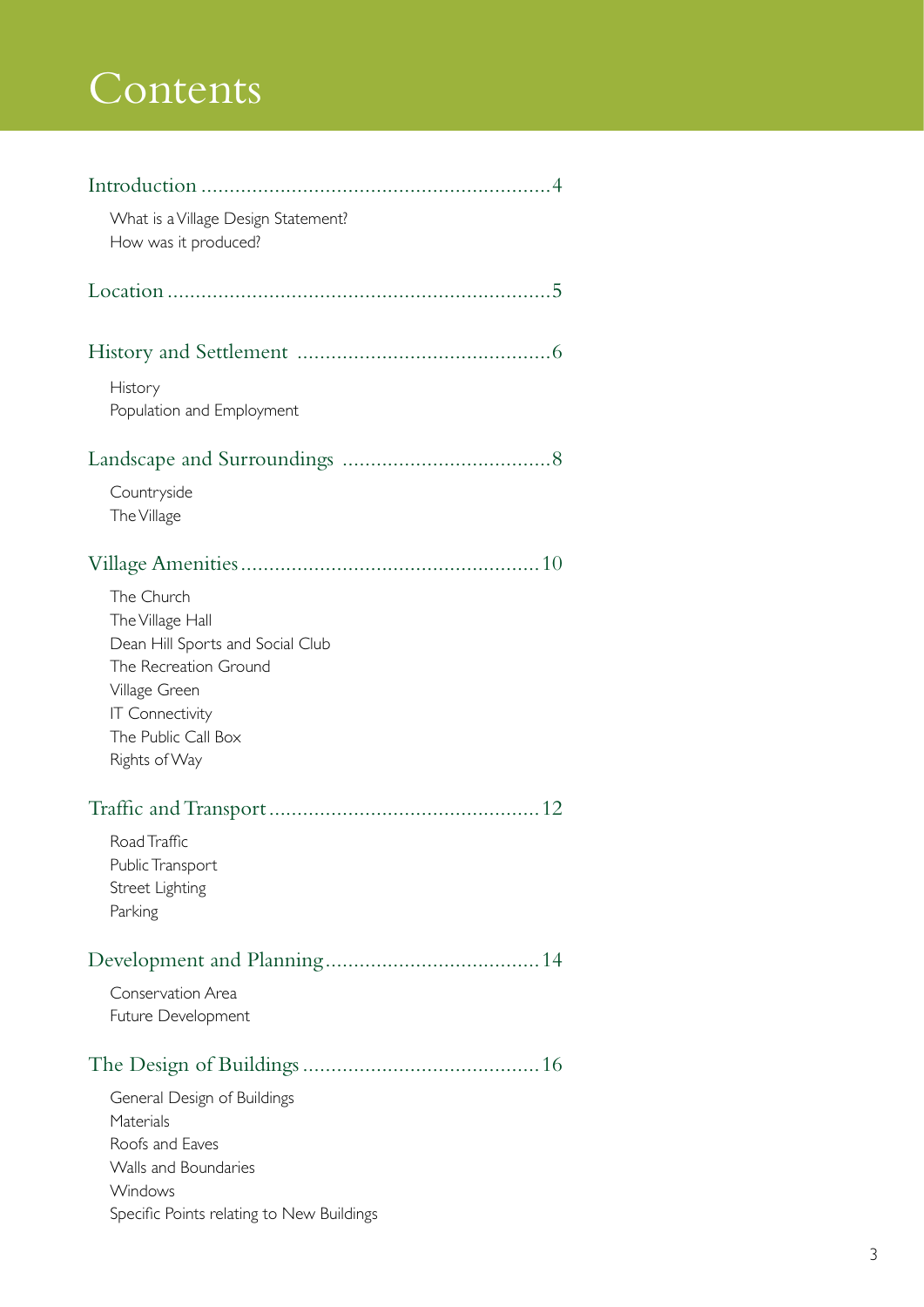# Introduction

#### What is a Village Design Statement?

This Village Design Statement (VDS) is a document to provide guidance for development or changes to West Dean and to influence the planning process in association with the Parish Councils, Salisbury District Council and Test Valley Borough Council. It is important to remember that West Dean sits astride the Hampshire/Wiltshire border and that, as a result, the Hampshire part of the village is governed by West Tytherley and Frenchmoor Parish Council and Test Valley Borough Council, whilst the Wiltshire part of the village comes under West Dean Parish Council and Wiltshire Council.

Residents, however, see themselves as part of a single community, regardless of the presence of an administrative boundary.

The VDS describes the character of West Dean by identifying those architectural and landscape characteristics most valued by its residents. Whilst the VDS does not aim to prevent further building in the village it gives the residents the opportunity to influence any new development. It encourages designs that will reflect the best of the building traditions, form, proportions, materials and details as they exist at present in West Dean whilst at the same time welcoming modern techniques and energy conservation and, importantly, preserving the much cherished open spaces.



#### How was it produced?

The process began at the West Dean Annual Parish Meeting in April 2008 when it was decided that a Village Design Statement should be prepared. A working group was formed and, at an annual village event in July where over 150 people were present, an information stall was set up and additional people joined the group.

A survey to elicit the views of residents and other stakeholders and to identify their concerns was undertaken in October 2008. A questionnaire was distributed to all 145 households and also to those who work at East Brothers and at Dean Hill Park. There was a 34.2% response and the results were analysed by the Working Group. A public meeting was held in early December 2008 to share the results with the village and to allow free-ranging discussion of the issues raised. The information gained from the survey and the subsequent meeting, together with current planning guidance, forms the basis of our Village Design Statement.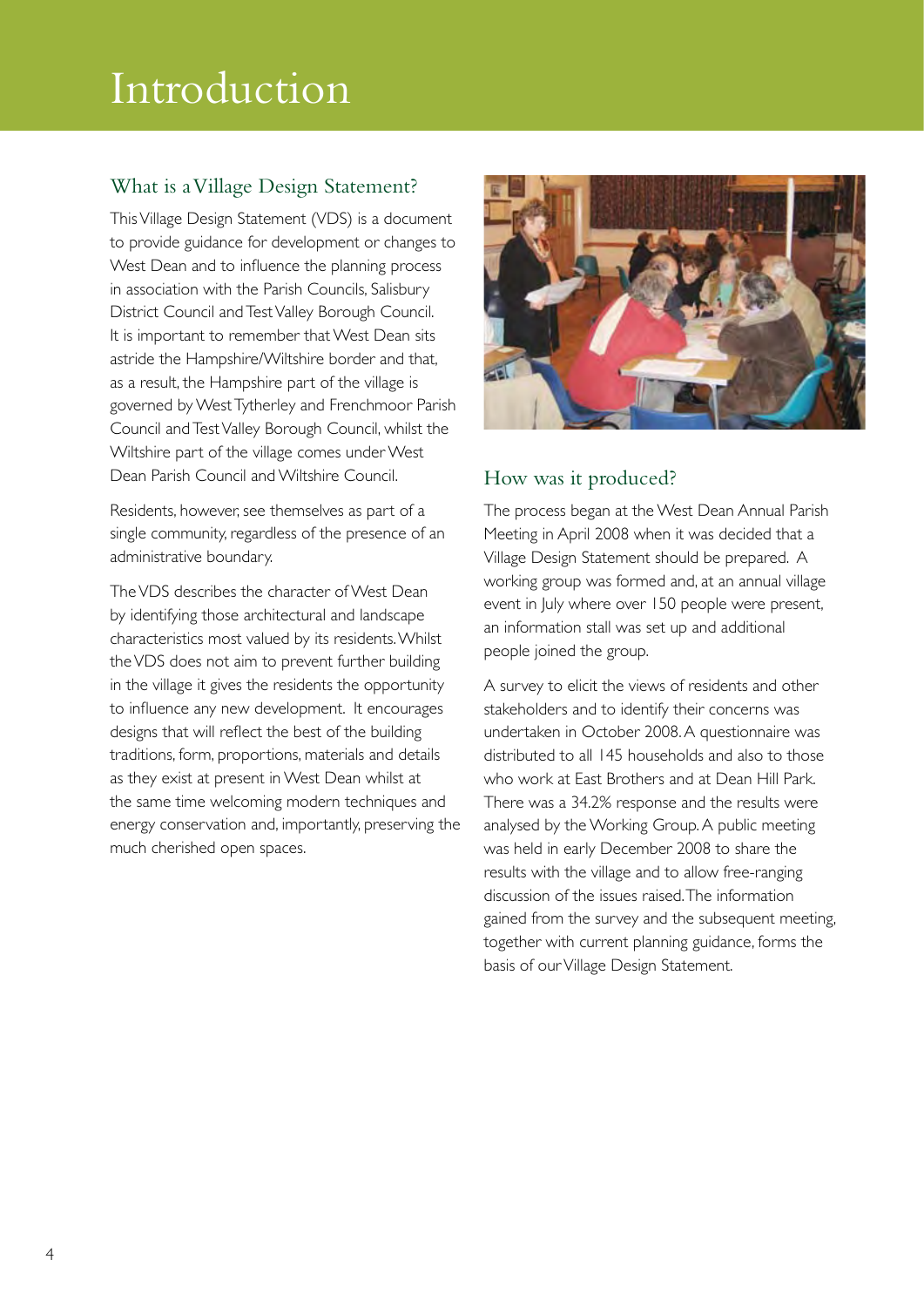## Location



© Crown copyright. All rights reserved Licence No. 100033329 dated 23rd January 2009.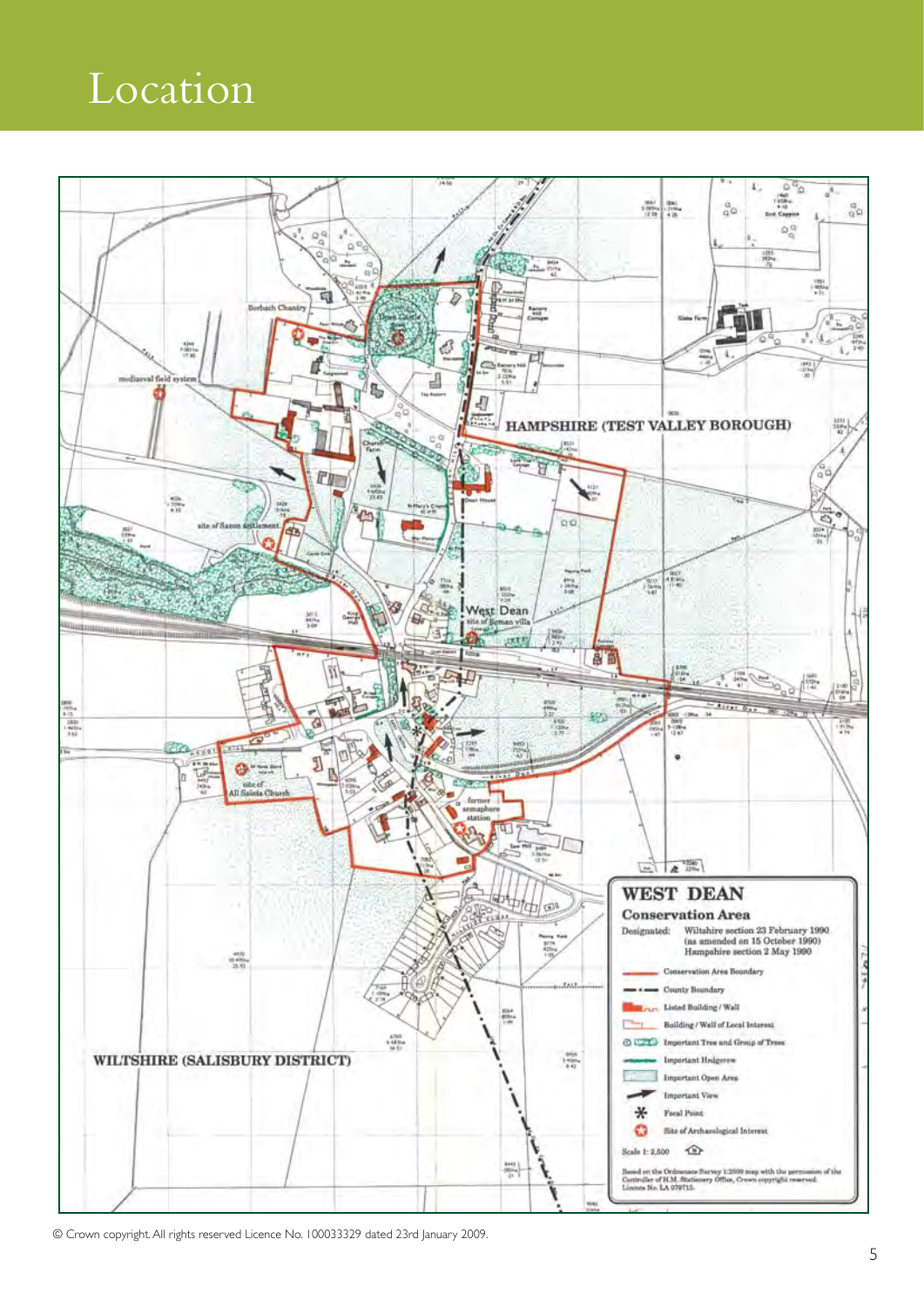#### **History**

Straddling the county boundaries of Wiltshire and Hampshire, West Dean is an ancient rural village, seven miles from Salisbury and the same distance from Romsey. Situated in a broad valley of the River Dun, the village developed below the chalk escarpment of Dean Hill, with the predominant chalk bedrock of the area giving rise to well drained turf, woodland vegetation and arable fields bordered with hedgerows and wooded outcrops.

The first historical mention of Dean was in the Cartularium Saxonicum for the year 880 and a listing in the Domesday Book of 1086 as 'Duene' or 'Dene', when Waleran the Saxon owned both parts of the village. However, nineteenth century excavations by the Rector, George Masters, an amateur archaeologist, revealed evidence of an earlier Romano-British settlement dating from about the fourth century A.D (now a Scheduled Monument), situated to the north of the railway station.

In the 1870s the Reverend Masters found remains of two large buildings, uncovering sections of painted walls, tessellated floors, hypocausts, baths and foundations, some of which he retrieved and recorded, before re-covering the site to preserve it.

In the grounds of the original Dean House near Church Farm and the Borbach Chantry there was a flattened and grassed knoll (now known as Castle Mound), used by the Evelyn family as a bowling green. It featured on maps as a circular shape and



has been described as an early Celtic fortified mound, but appears to be a Norman motte and bailey structure developed from a previous Saxon fortification (now a Scheduled Monument). Dean House itself was a substantial country residence owned by the Evelyns (most notably John Evelyn the diarist and friend of Samuel Pepys and Sir Christopher Wren) and their Pierrepont descendants, but gradually fell into disuse and was finally sold and dismantled in 1823. Village folklore claims that many houses subsequently built in West Dean contain some stone from the demolition.

As the village was divided between two counties, it originally had two ecclesiastical parishes - All Saints in Hampshire and St. Mary's in Wiltshire. In 1473 St. Mary's became the sole parish church, but was eventually demolished and then rebuilt on its current site in 1868. The graveyard and the Borbach Chantry, which dates back to the 1320s, remain as evidence of the previous church, and the Chantry contains monuments pertaining to the Evelyns and their families, as well as a Saxon coffin unearthed from the foundations of All Saints. There was also a Methodist Chapel in the village. It was built in 1860 and was situated in the garden of Whitegates adjacent to the road. The Chapel was closed in 1973. It was later demolished as it had fallen into disrepair but part of a wall is still standing.

In the eighteenth century the 'Bankrupt Canal' reached West Dean in an effort to link Salisbury and Southampton by water. Although some remains of the route and canal works can still be seen, the project was doomed due to lack of investment combined with the advent of the railway and most sections were never completed. The railway arrived in 1847 and the station is still in use today.

Until the middle of the twentieth century the Manor of Norman Court, named after himself by Roger Norman in 1334, owned much of West Dean. Over the centuries the estate devolved through various families and in 1906 was acquired by Washington Singer, a son of the sewing machine family, who lived there until his death in 1934. After his son was killed at El Alamein in 1942, the subsequent death duties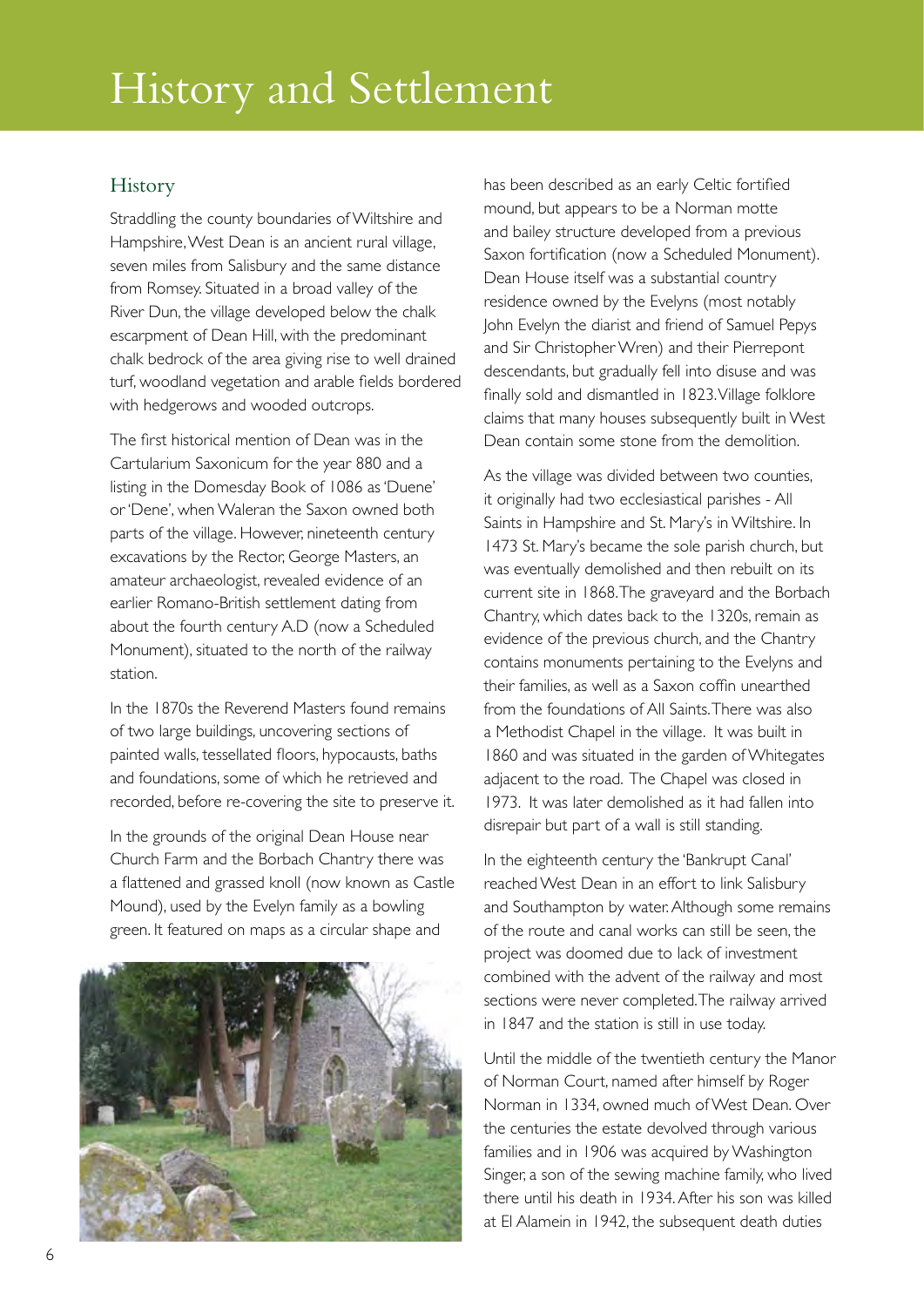

forced the sale of the estate in 1945, when the majority of the land, homes and businesses in Dean were auctioned and the West Dean that most of us know today began its post war life.

#### Population and Employment

At the 2001 census, the population of West Dean was 239 people, a mixture of families, single and retired people. In January 2009, the oldest person in the village was 96 and the youngest 2 months, with a broad range of social groups represented but not segregated.

Commercial activity and employment in West Dean can be broadly categorised into the following areas:

- East Brothers saw mill and timber yard
- Woodland industry
- Dean Hill Park light industrial estate
- Agriculture
- Stud farm
- Commuters by train or car mainly to Salisbury, Southampton and Winchester
- Self-employed people working at home or running businesses from home

East Brothers has been in existence in West Dean since 1882. They have three sawmill lines and an extensive stock yard. Products include flooring, decking, cladding, structural timbers, fencing timber, joinery timber, pallets and large section timber for civil engineering projects.

From the survey results, 19% of those who responded to the question about noise levels were concerned about land generated noise including the timber yard. It is recognised that East Brothers have done a great deal to minimise noise levels over the years.

Dean Hill Park was originally an MOD site. In 1938 the Ministry of Defence requisitioned more than 500 acres of farmland below Dean Hill to develop a Naval Armaments Depot, which remained in operation until its closure in 2004 and subsequent sale in 2006. Its purpose was to supply the Royal Navy fleet at Portsmouth and the huge chalk tunnels hewed into the hillside stored munitions and missiles.

The site was sold to the current owners in 2006. By late 2008, all former armaments storage tunnels had been let for long term storage and all buildings with the exception of the former Headquarters building had also been let. There is a wide range of tenants ranging from acoustic engineers to sculptors. The NHS also rents a large building in the Park.

Further details of the history of the site, its nature conservation value and current development may be found on the website link below:

#### **http://www.deanhillpark.co.uk**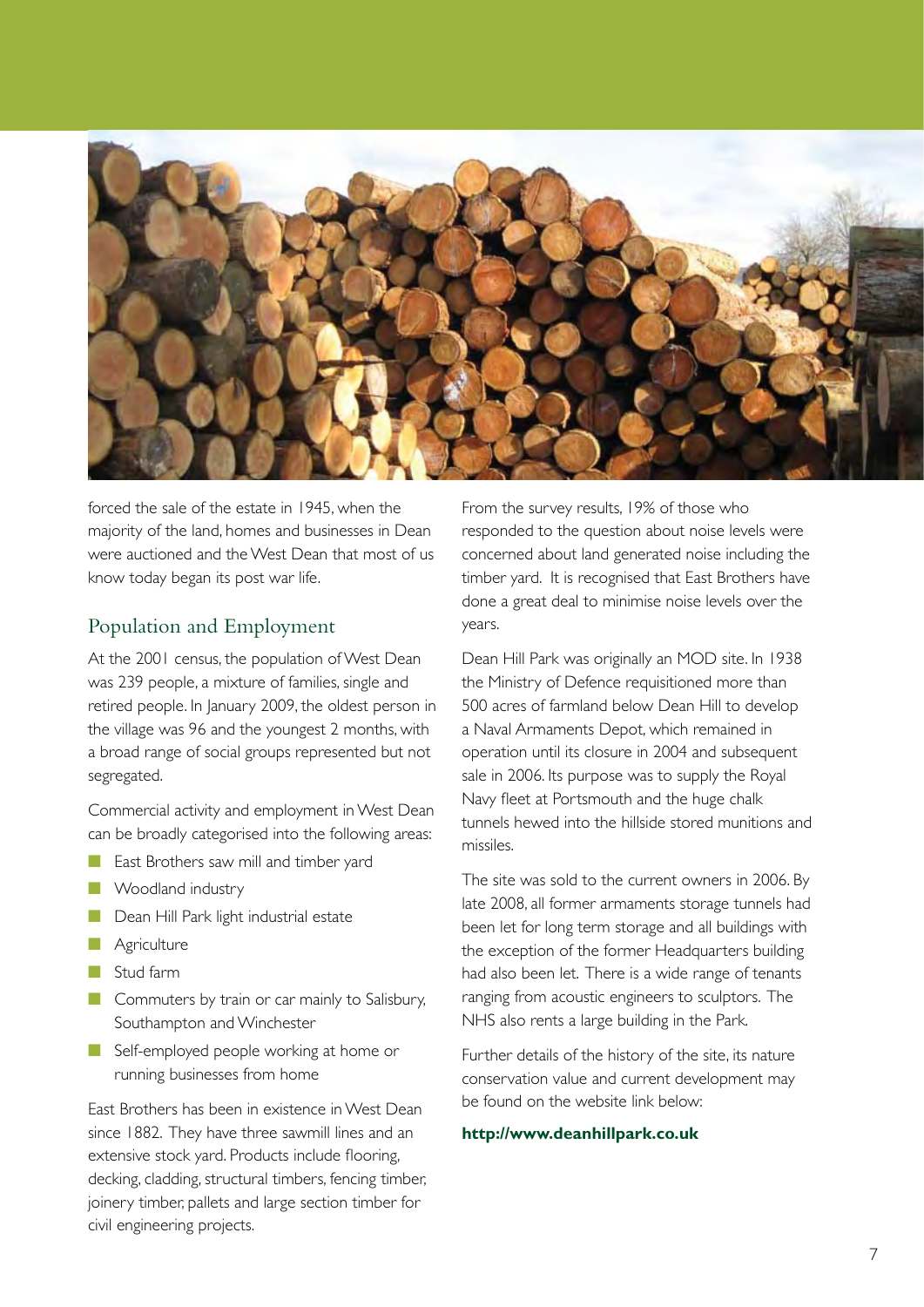# Landscape and Surroundings



#### Countryside

An outstanding feature of the village and its surrounding countryside is the wide variety of wildlife, quantities of wildflowers, and many hectares of woodland. Many of those who responded to the questionnaire commented on the value of the countryside around the village and the need to preserve it and the important open spaces. The farmed land is a mix of arable and pasture with managed woodland and a stud farm. There are two Sites of Special Scientific Interest (SSSIs – a national designation) and a Site of Importance for Nature Conservation (SINC – a county level designation).

The village is set in exceptional landscape. The wooded escarpment of Dean Hill bounds views to the south. There is an apparently unbroken sweep of woodland to the north from the Grimstead and Whiteparish roads and adjacent footpaths. The parish is therefore included in a Special Landscape Area by Salisbury District Council which impacts on planning applications.

#### Bentley Wood SSSI

The 1700 acre wood, mostly within West Dean Parish, was notified as an SSSI in August 1985. It is particularly noted for woodland butterflies, many of which have suffered marked declines in Britain, for which it is now one of the top sites in the country.

Around 100 species of bird have been noted in the wood. Notable mammals include dormice and five species of bat. Fungi are numerous; 920 species were recorded up to 2007 and new finds for South Wiltshire are still being discovered. The flora of the wood is also diverse and includes many species found only on woodland sites. They have survived despite extensive felling and replanting in the 1950s.

#### The Brickworth Down, Dean Hill SSSI and Dean Hill Park SINC

The SSSI demonstrates the succession of chalk grassland through juniper scrub to yew woodland and is the best example of this transition in Hampshire and Wiltshire. The excellent open downland supports an extensive range of wildflowers including a variety of orchids. In addition to the yew, the woodlands comprise ash, oak, and beech with an interesting ground flora, which includes white helleborine and bluebells. The SINC is described as agriculturally unimproved grassland. In Dean Hill Park a very active conservation group has recorded around 250 plant species and work is ongoing. Plant species identified include 10 varieties of orchid and the rare red hemp-nettle, a Red Data Book species.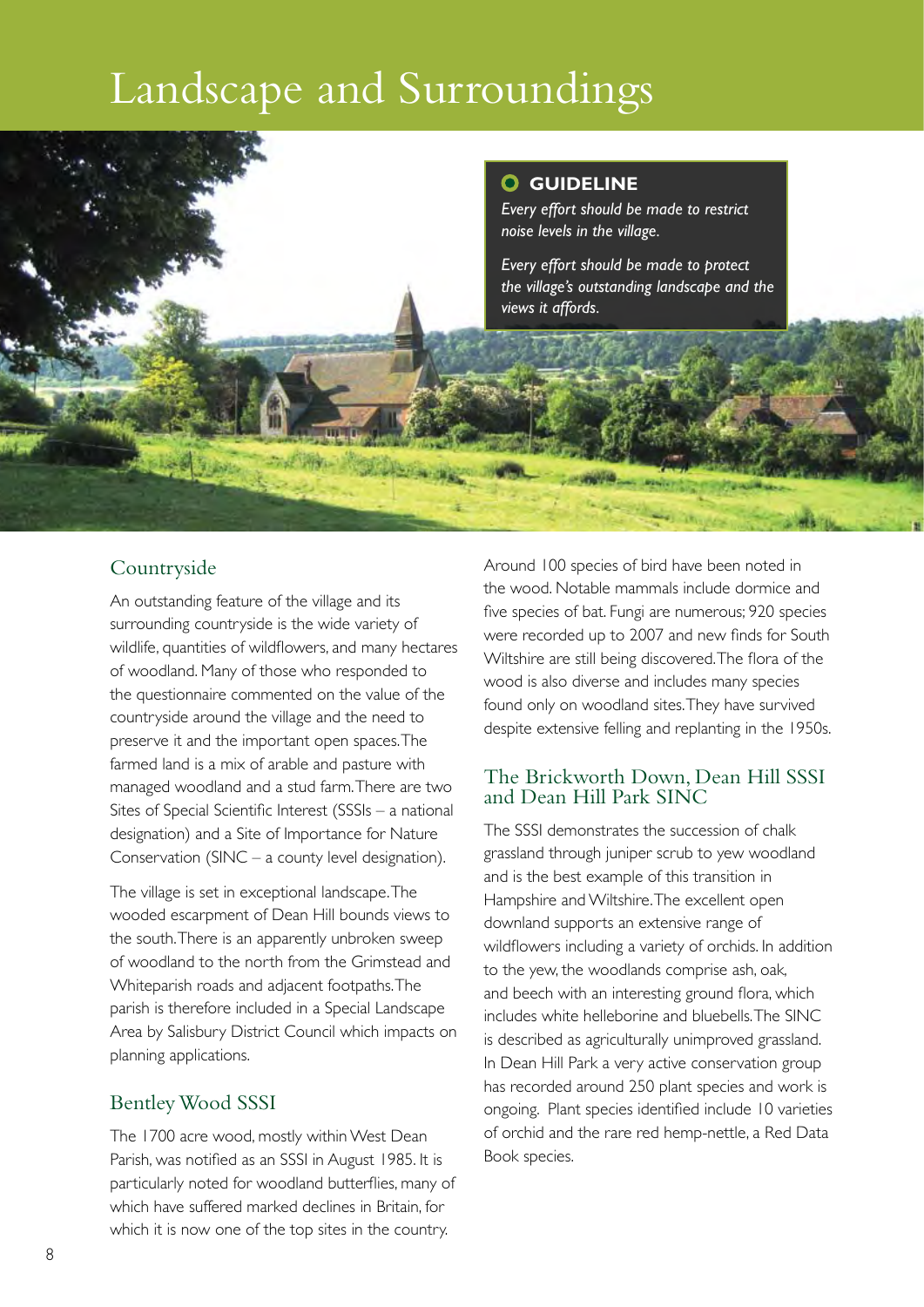On Dean Hill Park land, between its western fence and the Whiteparish Road, is an outstanding wildflower area. A public footpath traverses this land and this is the only place in the village with public access where wildflowers can be seen in such profusion.

#### The Village

The River Dun runs through the centre of the village bounded by flora rich banks. Fauna in and near the river is increasing. The water voles in the centre of the village were flooded out by a succession of high river levels in recent years. Nationally the water vole population has declined dramatically.

Providing banks and cover to aid fauna repopulation is desirable.

The river habitat, together with suitable nest sites, draws swallows and housemartins. Bats and hedgehogs live in the village centre; foxes and badgers visit it by night; roe and fallow deer come to the fields and gardens around the village; hares are seen from time to time. The substantial size of many of the present gardens enables areas suitable for slow worms, snakes, frogs, toads and newts to be maintained without difficulty. There is also abundant bird life, including some relatively rare species.

#### **GUIDELINE**

*It is very important that the flora and fauna in this area continue to be conserved and protected.*

*When considering any future development, the size of gardens is a factor to be taken into account, in particular any applications for development in areas previously used as garden.*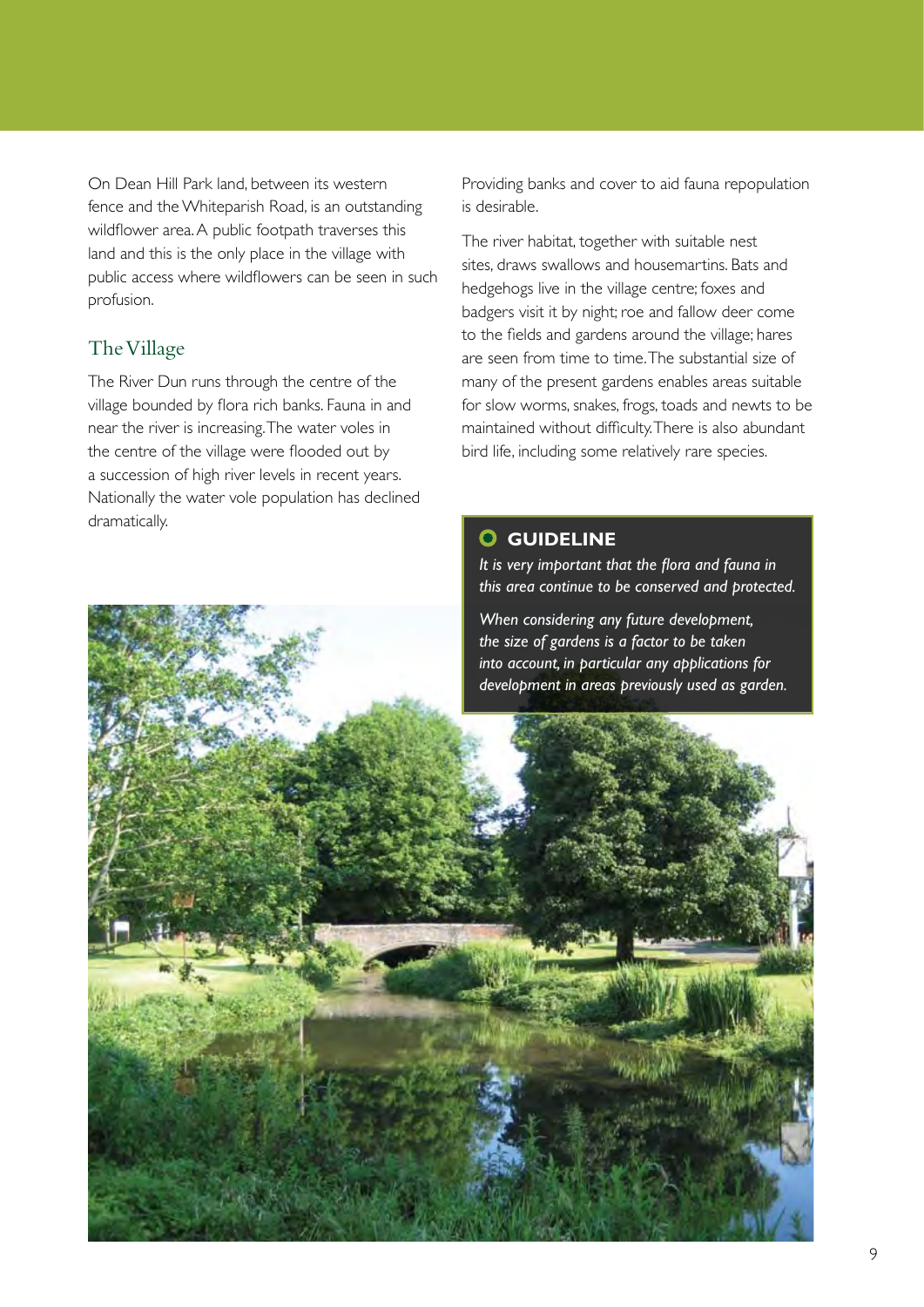# Village Amenities

Over the years West Dean has lost many amenities previously enjoyed by the community. The School was closed, followed by the one and only shop and then the Post Office. More recently the only public house in the village was closed. It should be noted that there is no piped gas supply or mains sewerage to the village (although a small sewage plant in Dean Hill Park remains to serve former MOD properties). All other properties therefore require their own septic tanks.

#### The Church

St Mary's Church is served by a Team Ministry and holds regular services.

#### The Village Hall

Since the closure of the pub, the Village Hall has become the main focal point of social activities in the village. The Village Hall Committee organises regular social events, which are greatly enjoyed by villagers and their guests. In addition there is a thriving mothers and toddlers group, Pilates classes and, during the winter months, the Over 60s Lunch Club which all make use of the Hall.

#### Dean Hill Sports and Social Club

Originally associated with the MOD activities, this members-only club in Hillside Close is much valued by those who use it. Membership is available for anyone who wishes to join and the club now brings an additional benefit as meeting place for young people.

Both the Village Hall and the Sports and Social Club are used for private functions.

#### The Recreation Ground

There is a well-used recreation ground with a football field and swings, a slide and a Wendy house.

#### Village Green

This amenity is well used by residents and visitors, and 96% of those who responded to the question on the Village Green commented that it was essential to preserve it.

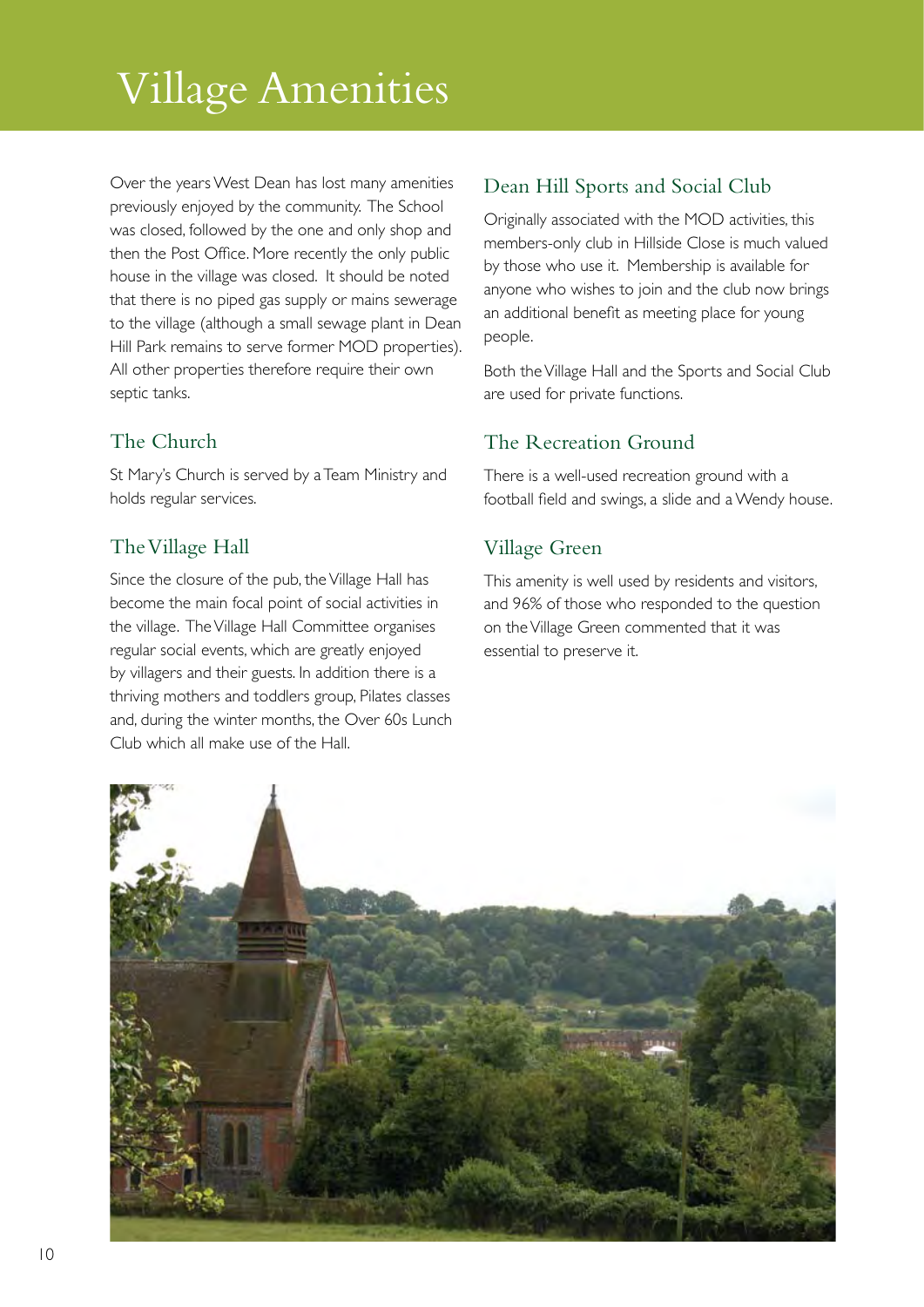#### IT Connectivity

Some villagers working from home are hampered by a low quality telephone service, currently provided by BT, due to old wiring and the distance from the Lockerley exchange. Consequently, the village experiences slow broadband internet download speeds.

#### The Public Call Box

In spite of no longer accepting coins, the existence of the telephone box for emergency calls is considered vital by many villagers. This is particularly so as mobile telephone coverage is limited in the village.

#### Rights of Way

West Dean has many rights of way, which are greatly valued by villagers. 9 footpaths, 7 bridleways and 3 by-ways are in the Wiltshire part of the village and a further 2 footpaths are in Hampshire plus a third which is currently under consideration by the Hampshire County Council Rights of Way section.

#### **GUIDELINE**

*Improved telephone service is likely to contribute to additional job opportunities and to continuing residence of younger people working from home in the village. Although improved broadband service is Government policy, early action is very desirable.*

*The public call box should be retained for emergency and other calls.*

*Care should be taken to ensure that the Rights of Way continue to be open and accessible, and that any development does not intrude upon them.*

Today they are used for recreation rather than communication between parishes and are a valuable resource. In a number of places they can be linked to form an attractive circular walk giving superb views. As traffic density on the roads increases they provide safe routes for recreation and enjoyment of the local environment. 91% of those who responded to this question thought it essential to preserve the current footpath network.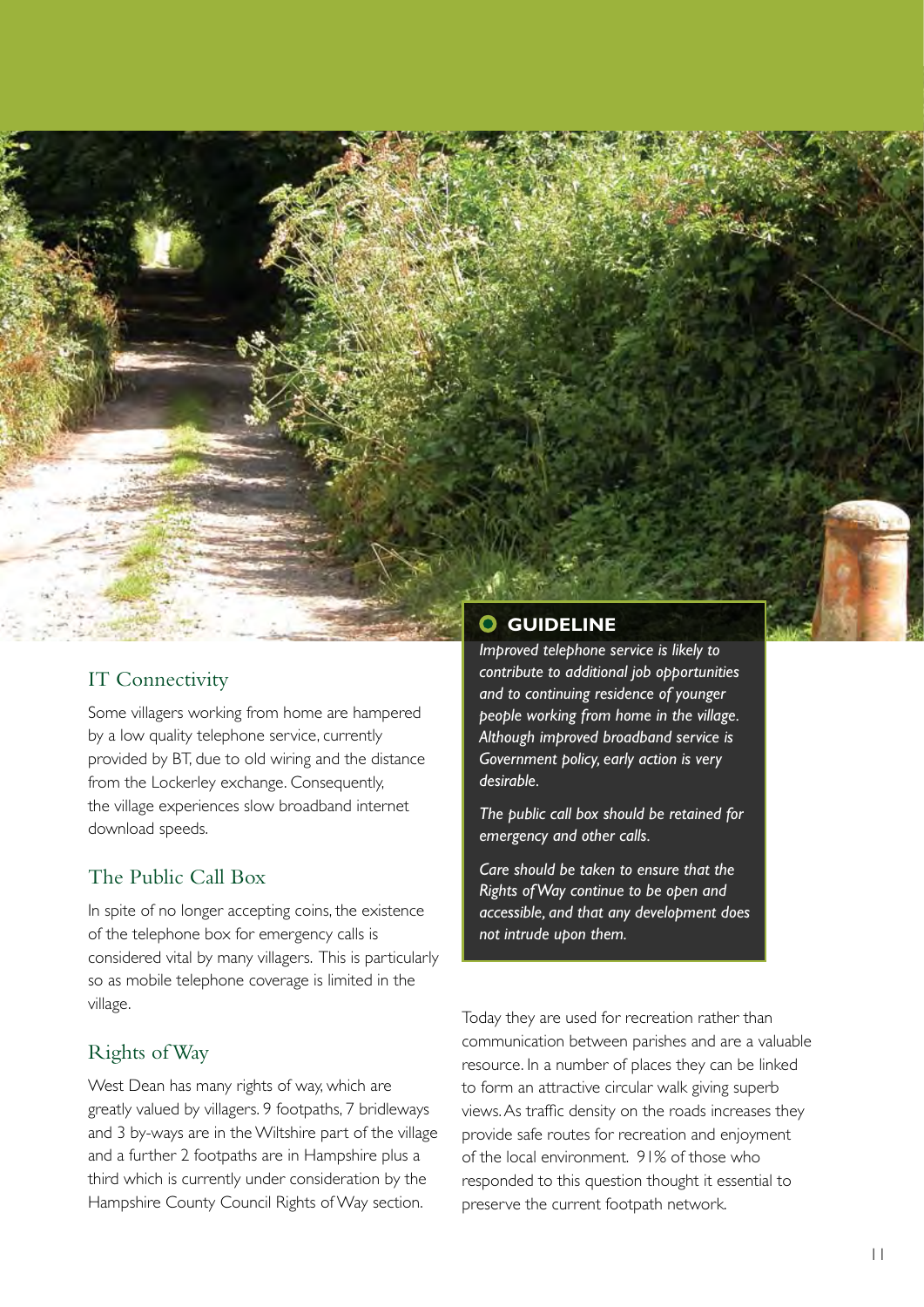# Traffic and Transport

West Dean is entered on and transected by country lanes. It benefits from a regular train service, and from scheduled bus services connecting it with Salisbury and Romsey.

#### Road Traffic

The narrow lanes in the village are used by traffic ranging from heavy commercial and agricultural vehicles to bicycles. Pedestrians also have to use the roads because there are no footpaths. Whilst many of the HGVs pass through the village others are servicing Dean Hill Park and the sawmill.

19% of those who responded to the question about traffic were concerned about the volumes of traffic. 56% were concerned about the speed of road traffic (especially HGVs) and the danger this poses.

Problem areas identified were the hill to the sawmill and Hillside Close, by the church and the riverside village green where many residents and visitors walk or cycle and children play. The village is located on the Sustrans National Cycle Network Route No. 24.

As pedestrian access was seen as very important, suggestions from respondents included an extended connection of footways or footpaths.

#### Public Transport

Public transport is of vital importance to those who commute out of the area for work, education or other reasons. The railway is well used and valued by respondents. The bus service is especially valued by older people and by children going to school. Those commuting into the village for work also use public transport, and is especially important to the businesses located at Dean Hill Park.

#### **GUIDELINE**

*In considering new developments, the serious concerns of residents about volumes of traffic, particularly HGV traffic, should be taken into account. Every effort should continue to be made to ensure that traffic adheres to speed limits. Opportunities to develop facilities for cyclists and pedestrians should be encouraged.*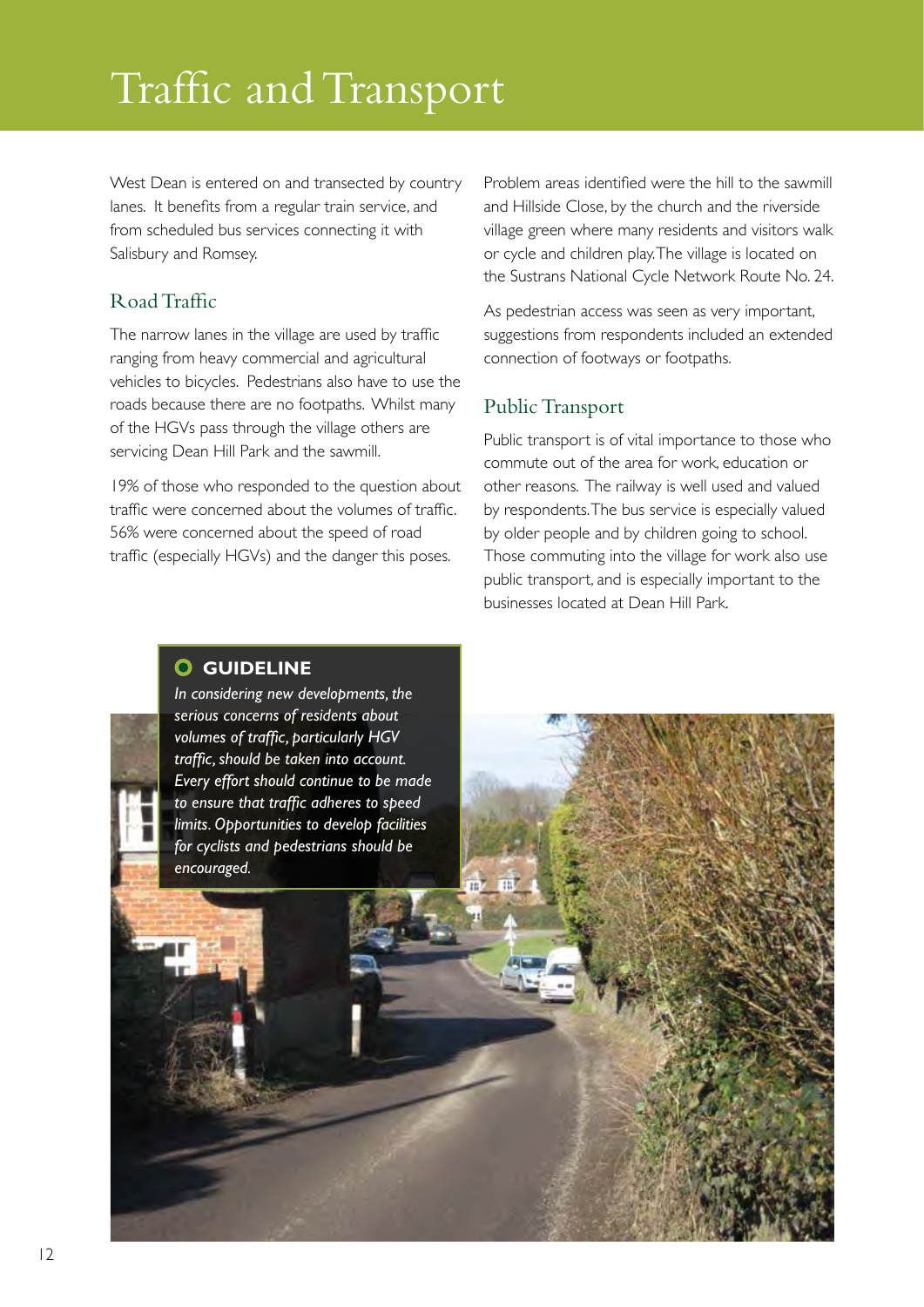

#### Street Lighting

The limited number of Victorian-style street lights located in West Dean is in character with a countryside village. The majority of those responding to the question on the retention of night skies did not wish to see an increase in street lighting. A number of residents also thought that home security lighting should be discreet.

#### Parking

Narrow roads provide few parking spaces, and the railway station has no dedicated spaces. 90% of those who responded to this question commented that no development should be permitted which would result in more on-street parking.

*sustainability of the village.* 

*Street lighting should not be increased from the present level and home security lighting should be discreet.*

*New developments should provide for off-street parking in all cases, and additional on-street parking discouraged.*

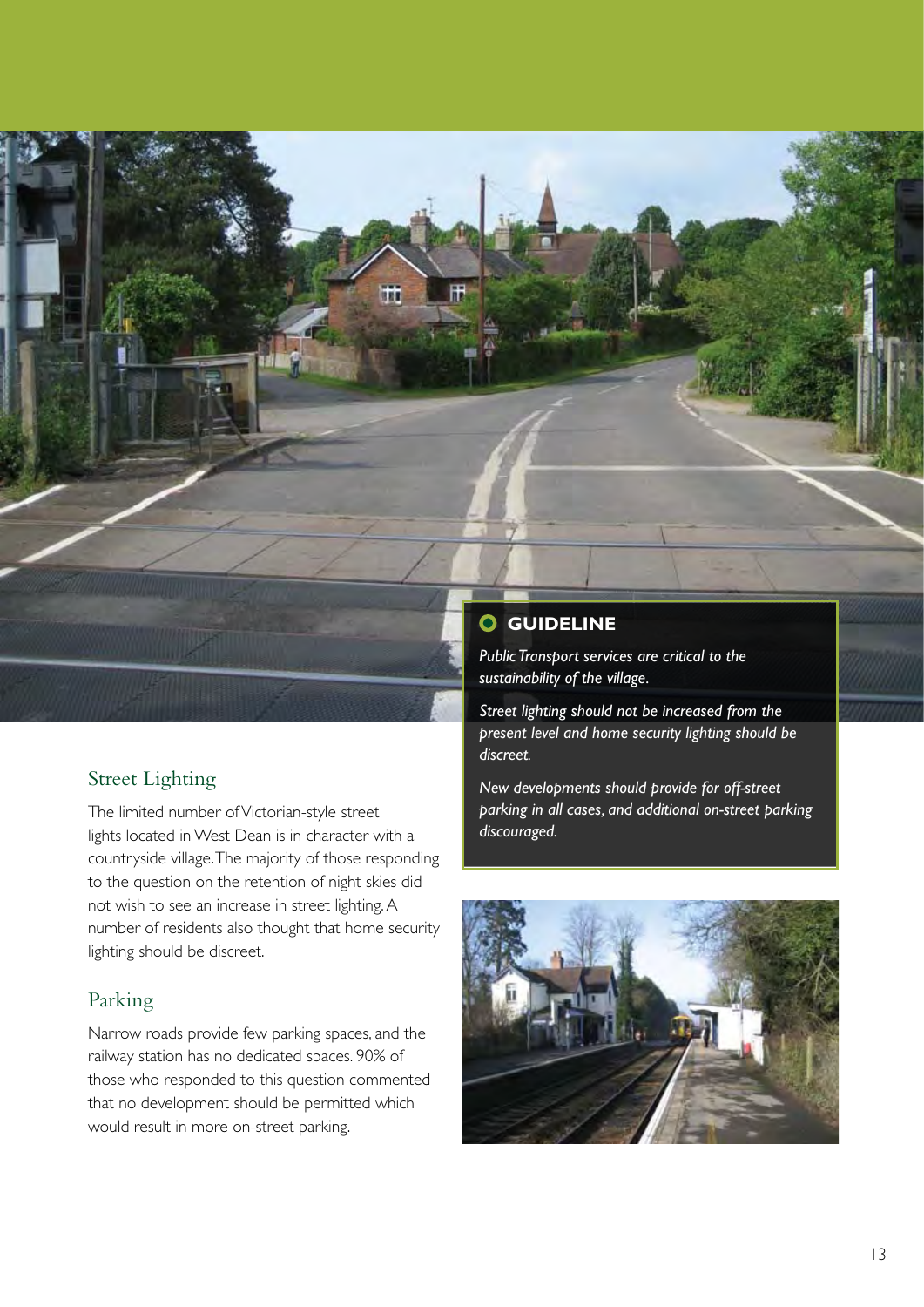## Development and Planning



#### Conservation Area

Salisbury District Council adopted the West Dean Conservation Area on 23rd February 1990 (with amendments on 15th October 1990) and by Test Valley Borough Council on 2nd May 1990.

The boundary of the Conservation Area is drawn around the historic core of the village and includes not only buildings of historic interest but also natural landscape features such as groups of trees and open spaces.

It extends from the Castle Mound (Motte) in the north to Tower House in the south, and east to west from Church Farm to the Railway Cottages.

The key to maintaining the character of West Dean and maintaining its environmental quality lies in retaining those features that contribute towards its unique identity, and ensuring that any new development is sympathetic in character. Key features are:

- The clustered nature of the settlement core.
- Outlying elements linked to the core by hedges, tree belts and attractive open spaces.
- Important open areas and views out of the village on its fringes.
- The focal point formed by the village green area in front of the former Red Lion public house (now Red Lion House) beside the River Dun.
- The tradition of red brick as a local building material.
- Local landmarks formed by St Mary's Church and Red Lion House.

The Conservation Area Policies aim to preserve and enhance the special character of the village. They are complementary to existing land use and countryside policies in Salisbury District Council and Test Valley Borough Council. The designation of a Conservation Area automatically brings into effect certain additional planning controls which include:

- Limitation on normal permitted development tolerances.
- Restrictions on demolition of buildings and structures.
- Restrictions on felling and other tree work.

(The full text of the West Dean Conservation Area Policy is contained in a booklet obtainable from Wiltshire Council or Test Valley Borough Council. These extracts are re-produced by permission of the two Councils.)

All listed buildings, sites of archaeological interest and open areas in the village are identified on the map on page 5.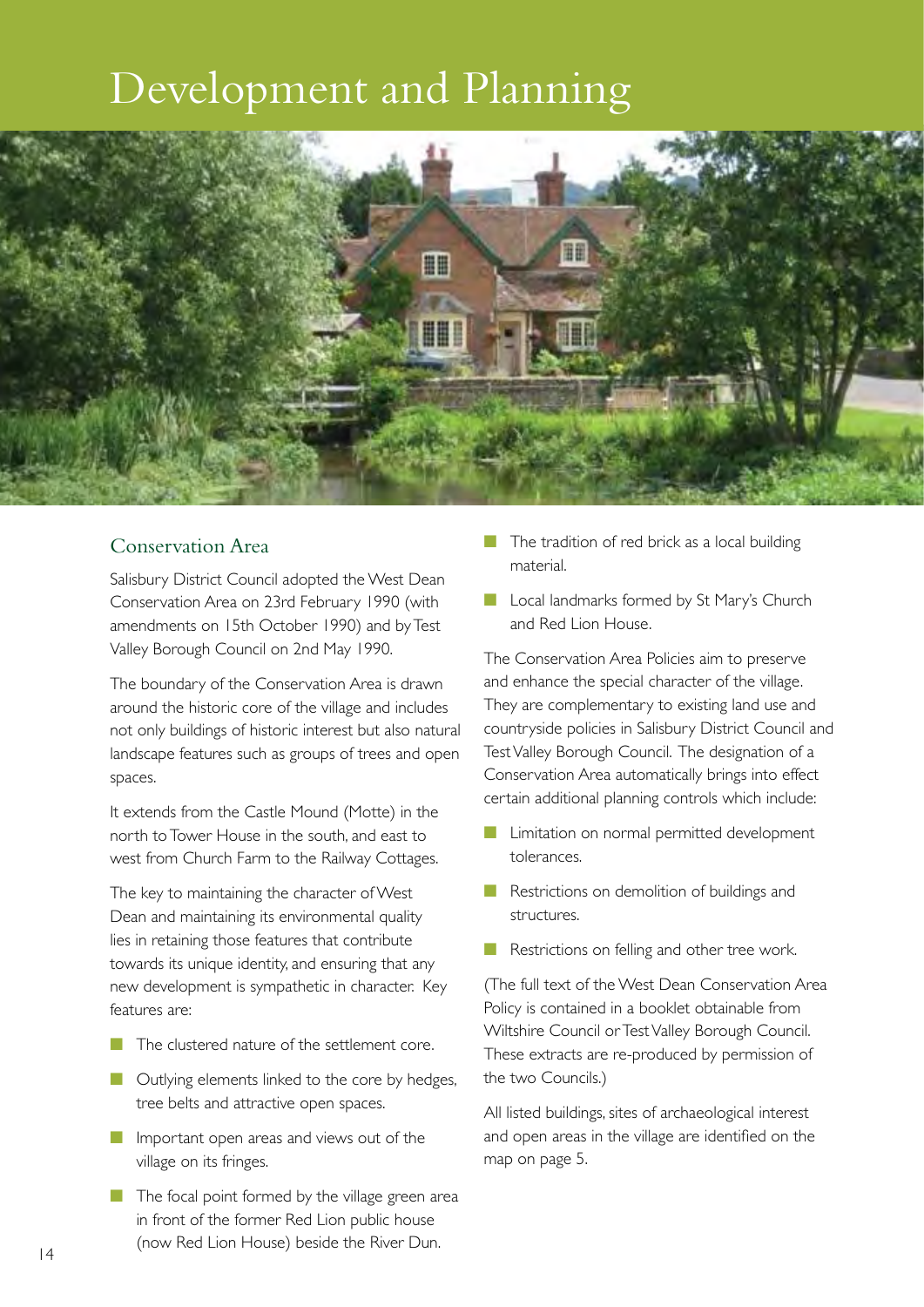#### Future Development

Most of West Dean comprises buildings of a traditional style, largely in brick and tile. As owners of the village, the Norman Court Estate influenced designs and construction materials. A limited number of bungalows and houses followed in the last century, together with three larger developments, one at Hillside Close (semi-detached utilitarian designs for employees of the MOD working at Dean Hill Naval Armaments Depot) and others at Moody's Hill and Rectory Hill (Local Authority social housing).

The presence of Dean Hill Depot's safety zone prevented significant development from the late 1930's until 2006 when Dean Hill Depot was decommissioned and came into private ownership.

Apart from agricultural concerns, industrial/business development is limited to East Bros sawmills (a long-standing and significant local employer), and the small industrial/office units now housed in former MOD buildings at what is now Dean Hill Park.

The village and its surrounding area have evolved in a way which gives it a unique character, particularly as ribbon development is largely absent. Residents are determined to preserve this, but at the same time recognise that a limited degree of new building for housing and employment will help to sustain village life.

#### **GUIDELINE**

*All developments should respect the character, setting and tranquility of the village.*

*It is important that the mix of property types, sizes and tenures is sustained in order to preserve the current social mix.*

*Developments should respect the fact that West Dean is one distinct community, which unusually is under the control of two Planning Authorities.*

*Avoid incremental developments, where continued extensions to a building are sought.*

*Avoid the construction of substantially larger buildings to replace existing buildings which are demolished.*

*Avoid inappropriate locations (e.g. floodplain, backland/tandem plots, and plots in open countryside)*

*Observe the principles currently proposed by Test Valley Borough and Wiltshire Council in their Local Development Frameworks, in relation to the intention to provide for the needs of the rural area whilst protecting the overall rural character, and establishing sustainable communities.*

*Recognise the importance of providing affordable housing for individuals or families in housing need who have strong links to West Dean as defined by the Housing Needs Survey in 2008. There is a need for a small number of 2 or 3 bedroomed full market and affordable houses, and bungalows for elderly residents.*

*Observe the conditions ruling Conservation Areas and Listed Buildings, and, in the case of development adjacent to a Conservation Area, ensure that they would not detract from the character or setting of the Conservation Area.* 

*Existing open spaces designated within the Conservation Area are considered to be of vital importance.*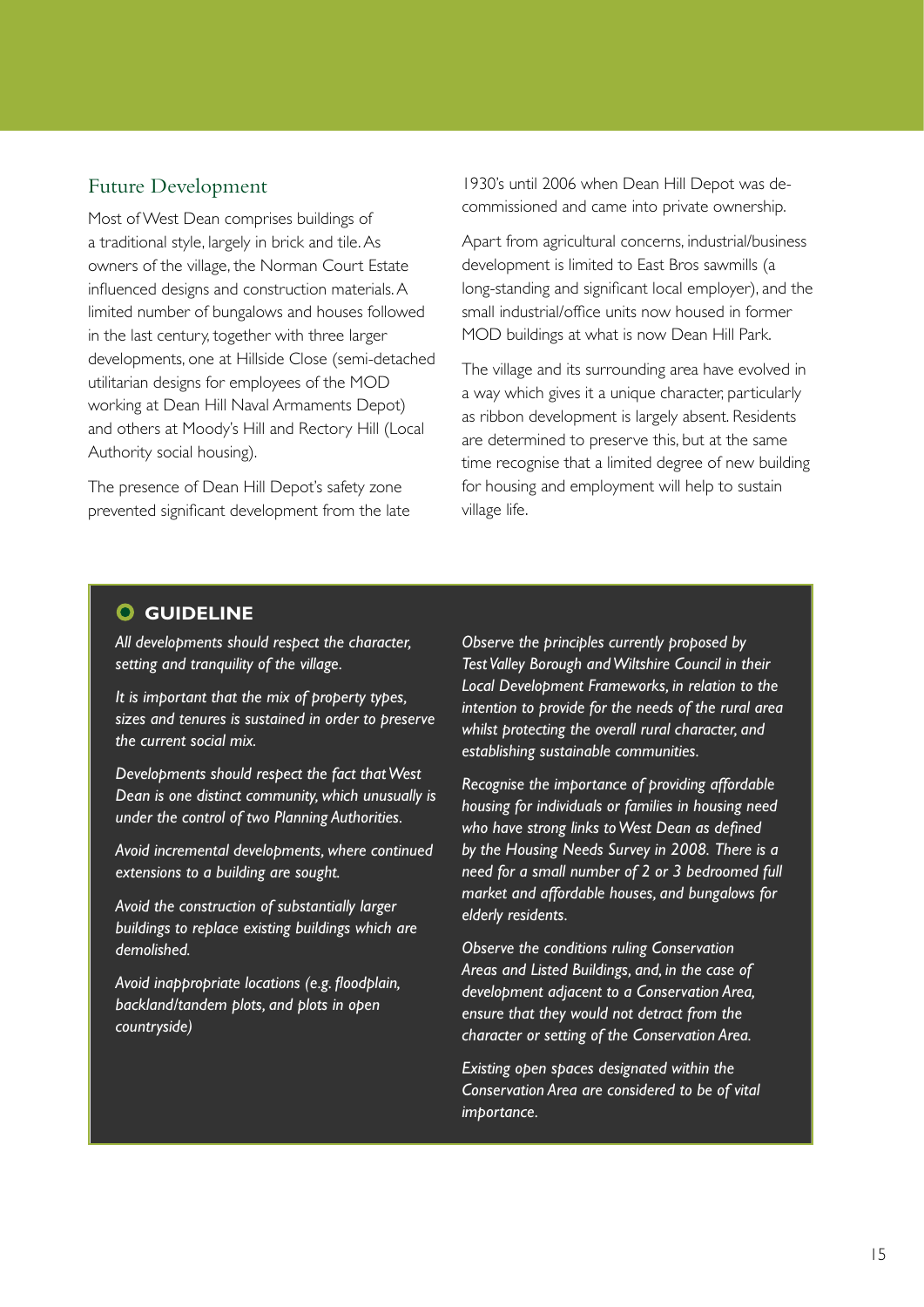# The Design of Buildings

#### General Design of Buildings



There is a variety of different building styles and ages in the village and the diversity is much valued by residents. The majority of buildings were built before the twentieth century but some have been successfully extended using methods which 'blend in with existing materials' e.g. the church extension with matching bricks, mortar and stone mullioned windows.

#### Materials



Buildings are mainly constructed from brick, occasionally painted or rendered, with some timber framing. Mortar is generally lime with interesting textural additions of flint or gravel, here and

there. Flint has been used for the church and for boundary walls, and wood for many outbuildings and extensions.

#### Roofs and Eaves



Roofing materials are mainly slate and old hand made tiles with some thatch, often pierced by

dormer windows. Corrugated iron is found in barns and outbuildings.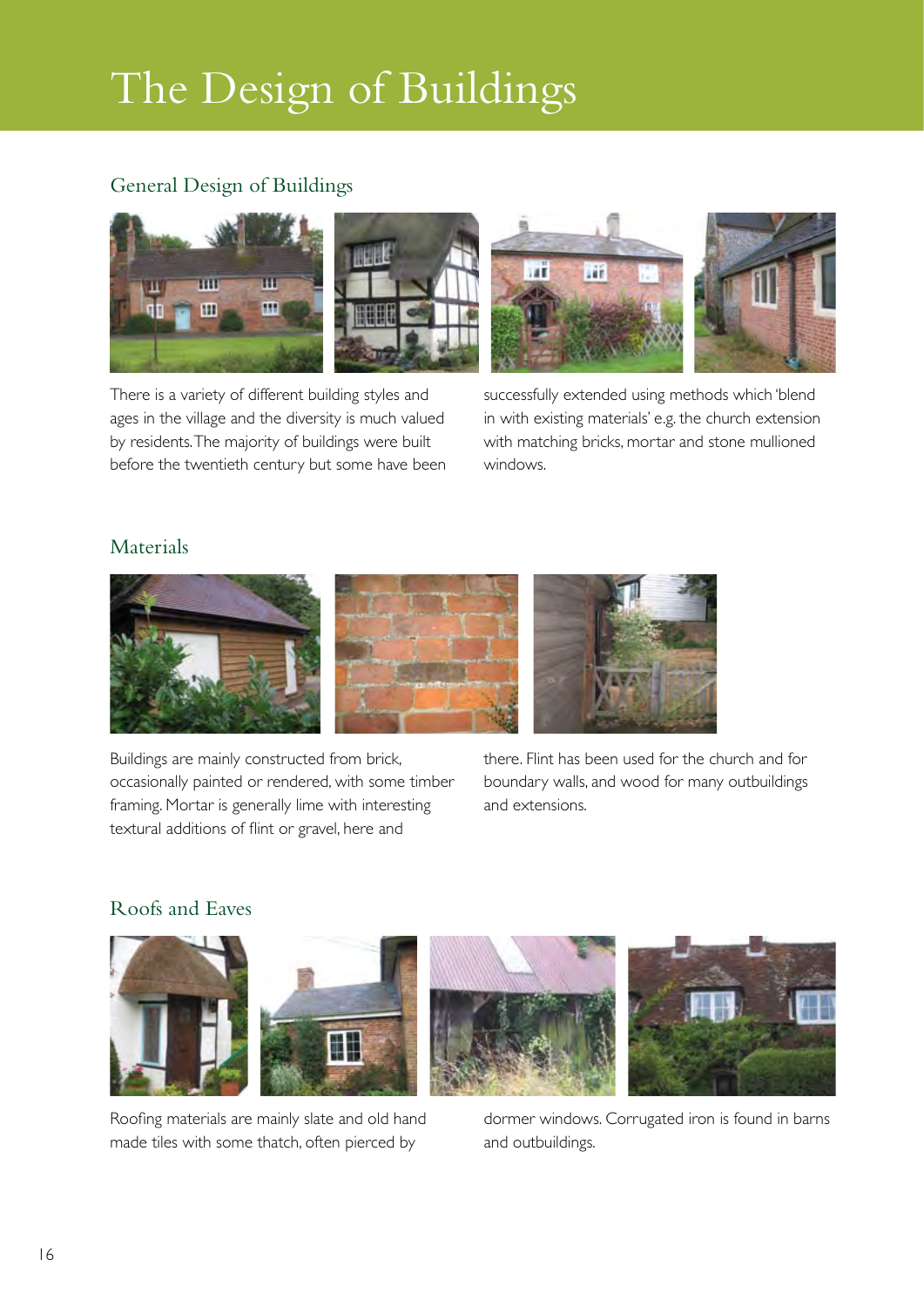#### Walls and Boundaries



A variety of materials and styles is visible: capped cob and brick walls, hedges and wooden fences. Leylandii hedging and close board fencing are

thought inappropriate, traditional mixed hedging being preferred.

#### **Windows**





Windows are an attractive and important feature of West Dean. We have many sash windows, old wooden casements and some arched windows.

#### Specific Points relating to New Buildings

77% of those who responded to the question about building and designs felt that new builds should blend in with "old West Dean" and 87% of those who responded thought that extensions should blend in with the 'traditional West Dean style' which

Residents have been careful to preserve the originals and avoid obvious UPVC replacements as much as possible.

is greatly valued by residents. Off-street parking and adequate space around buildings should be retained. The conservation area including the village green should be preserved unchanged. Gardens and views out of the village are much valued.

#### **GUIDELINE**

*New buildings and extensions should continue to develop the styles that have evolved historically in West Dean.*

*Traditional building materials should be used to blend with the style of the village. Red brick, tile, slate and thatch are traditional materials.* 

*Rooflines should be kept in proportion to existing properties.*

*Window styles should be in keeping with local traditions and compatible with achieving low rooflines. Flat roofed dormers generally should be avoided.*

*Adequate off-street parking should be provided. Space and gardens should be retained around properties. The Conservation Area, including the common land and designated open spaces should be preserved unchanged.*

*High value is given to views out of the village.*

*Every effort should be made to retain the central cluster nature of the village settlement, avoiding ribbon development.*

*The position and orientation of new houses should be varied to avoid uniform rows.*